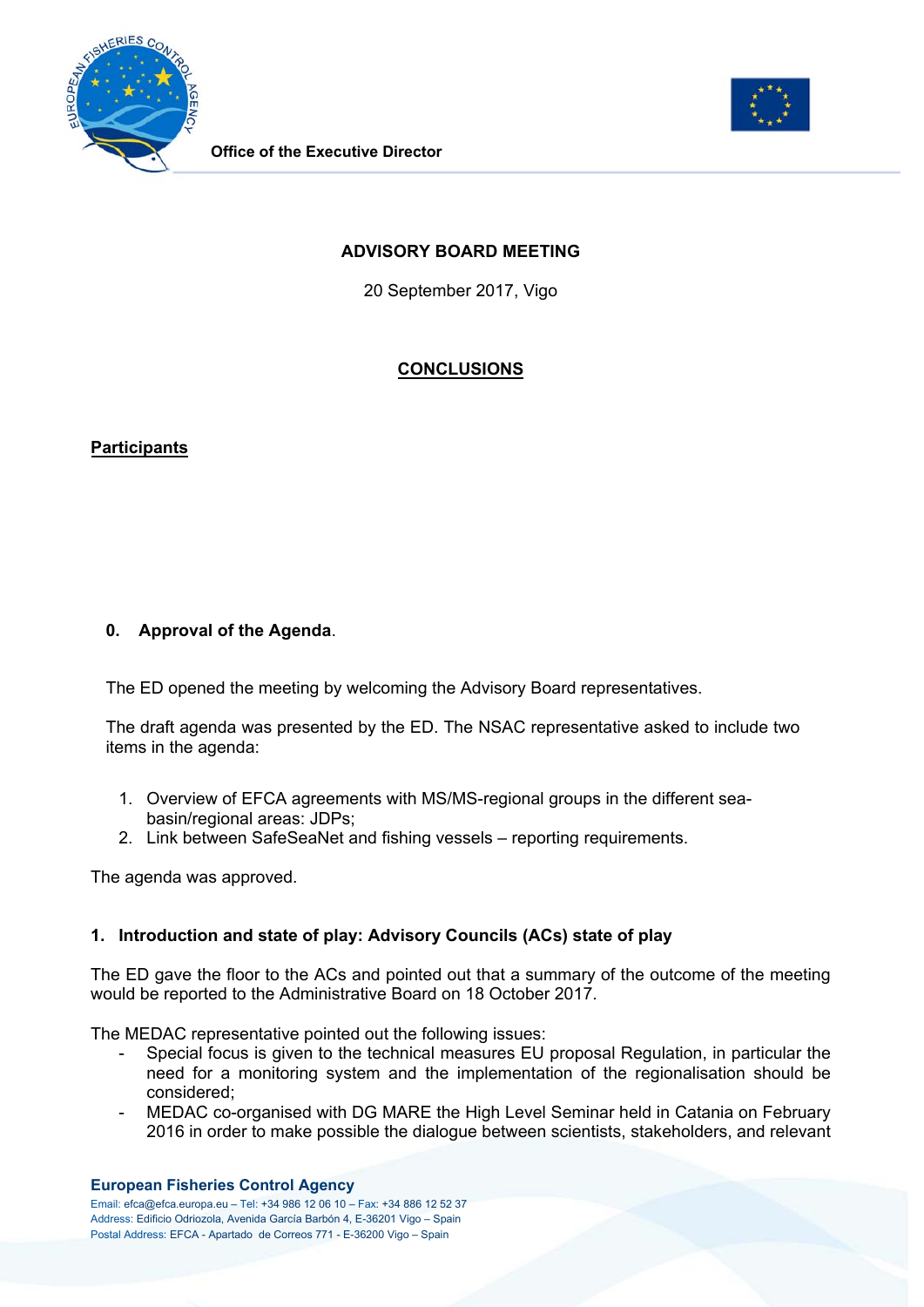Administrations and Institutions on the status of the stocks in the Mediterranean Sea and on the CFP approach. On March 2017, during the Malta Ministerial Conference on the Mediterranean fisheries, the "Medfish4ever Declaration was adopted and signed " by the EU and non EU MS;

- The joint recommendation LDAC-MEDAC-MAC on the implementation of the IUU fisheries regulation addressed to the EC, requesting *inter alia*:
	- o "To provide further precision to Member States, by way of guidelines, particularly with regard to the content and scope of obligations to check and verify catch certificates on the basis of risk management, including in relation to consignments in transit.
	- o To continue collaboration with EFCA to encourage harmonized application of a risk management approach across the Member States, through these guidelines."
- Implementation of the Landing Obligation (LO) 2019: a reflexion process has been launched in March 2017. A questionnaire has been prepared, it includes questions related to discard quantification, potential commercial value (e.g. production of biogas/energy), port and disposal facilities, transport, etc.

The ED informed that EFCA has been very active in the Mediterranean, in particular with the General Fisheries Commission for the Mediterranean (GFCM) project towards an international scheme in the framework of the GFCM.

On the implementation of the LO, the ED suggested that it could be helpful for the MEDAC to exchange views with the BSAC.

The BSAC representative highlighted the following issues:

- The importance to have a proper fisheries management; to go from micromanagement to a more result-based management. In some areas the technical regulation is not suitable which can undermine the result to be achieved by fisheries management.
- ‐ The LO is not aligned with the technical regulation. The Swedish fishermen developed better selective gears which have shown some preliminary very promising result. It has been evaluated by the scientists and is now pending an approval by the European Commission.
- ‐ According to the BSAC representative the conflict between "*seals and fisheries*" along the Baltic coasts is of serious and growing concern, much of the small scale fisheries have been wiped out. A working group for ecosystem management has been created.
- The impact of recreational fisheries needs to be considered, e.g. in the Western Baltic Sea the amount of catches under this umbrella could even be bigger that the quota allocated to the commercial sector.
- ‐ A revision of the Control Regulation (CR) is needed to make the whole control easier and more robust. To that aim, appropriate gears and more relevant technical regulations able to adapt to the ecosystems, are needed. Centralization has not worked, a formula getting everyone onboard in the regionalization should be put in place.

With reference to the recreational fisheries, the NSAC representative raised concerns about the sale of catches which are supposed to be for personal use.

The LDAC representative pointed out to the following priorities in the LDAC:

Promoting more transparency in international waters. The international dimension of fisheries management and control is at the core of the LDAC activities. Enhancing Monitoring, Control and Surveillance (MCS) systems and promoting more transparency in fleet activities and relevant data to improve fisheries management outside EU waters continue to be 2 key priorities in the LDAC work for this year. Also, the LDAC is supportive of initiatives related to the fight against IUU fishing in the Atlantic Ocean, doing own initiative advice and participating actively with the NGO coalition at several external meetings.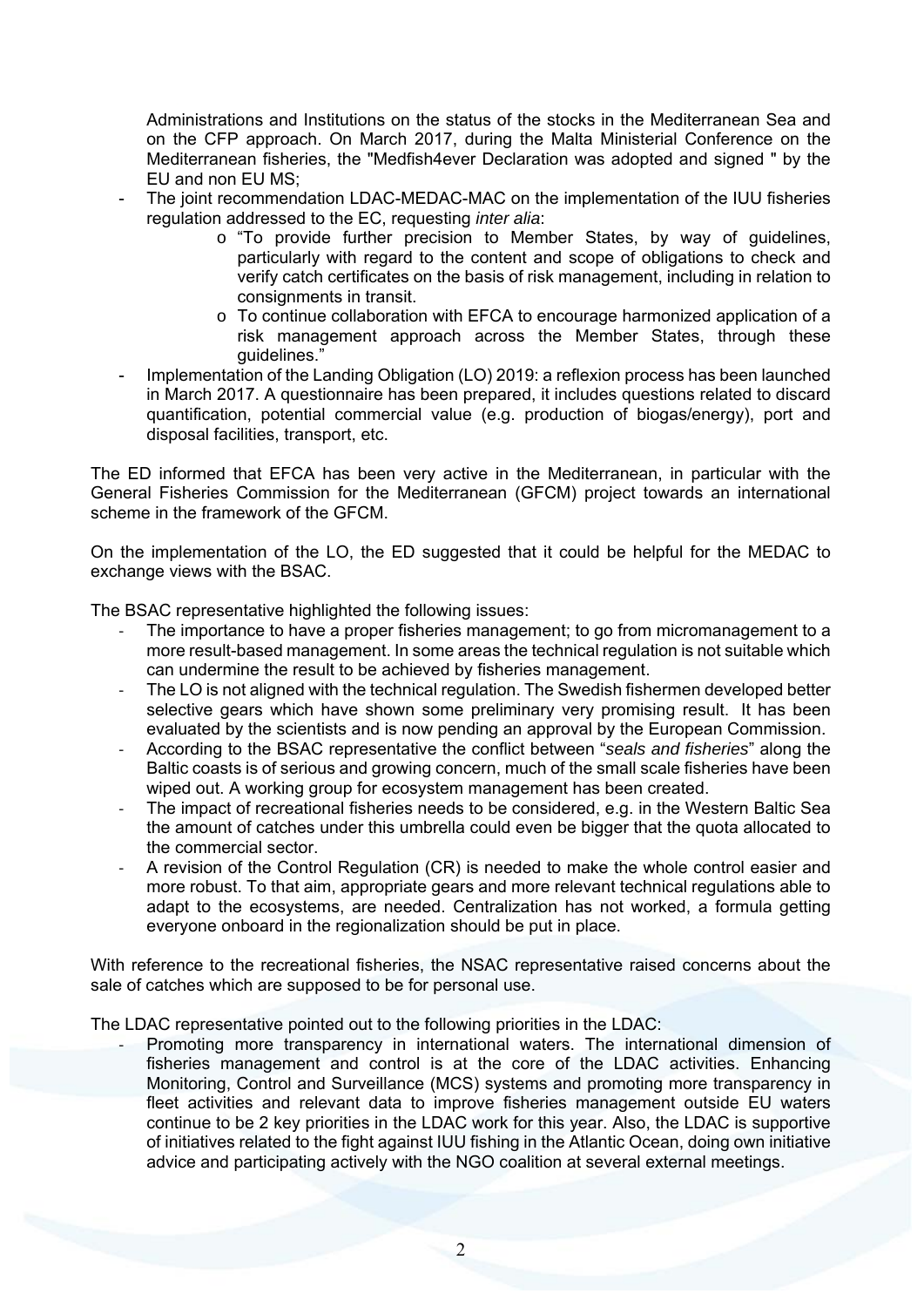- Defending level playing field, including human and labour rights. The LDAC is very active in asking to defend a level playing field for EU and non EU fleets in terms not only on the fishing activity, but also on the respect of human and labour rights along the value chain in the fishing sector. The LDAC asked the EU to take the lead on this important topic at RFMOs and several international fora such as UN.
- ‐ Technical assistance to COMHAFAT. The LDAC has also provided technical assistance to ATLAFCO-COMHAFAT (under the MoU) to develop a regional control observer and a port control schemes in the Atlantic Ocean. A LDAC delegation is planning to attend the next Ministerial Conference of this organisation, scheduled for early 2018.
- ‐ Preparing a draft proposal for an opinion on the international dimension that would call, *inter alia,* for an increased role of EFCA in the international dimension. The LDAC has been actively asking for an increased role and presence of EFCA in third countries, RFMOs and international waters. It supported this approach during the consultation process of the Fiveyear independent external evaluation of EFCA with the external evaluators and also publicly at the Seminar held in Vigo on 20 June, where the LDAC was invited to speak.

With reference to the international dimension the ED highlighted that:

- ‐ EFCA depends on EC request, and the requests shall be approved by EFCA Administrative Board.
- ‐ A multiannual plan is needed to allocate resources.
- ‐ EFCA has no mandate for the IOTC or Bigeye tuna or Albacore in ICCAT.
- There is a cooperation process on the way.
- ‐ Balance between the EU waters and international dimension should be maintained.
- More presence in NAFO requires skilled people.

The PELAC representative pointed out the following issues:

- There have been several meetings of the focus groups (FGs) dealing with different stocks and the LO.
- The management plan for the South horse mackerel will go to the FG next week.
- Working on COM proposal on technical measures and control.
- Concern about choke species. A new tool is being developed to minimize the impact.
- Thanked EFCA for attending the PELAC meetings.

The NWWAC representative raised the following concerns:

- Technical measures: reasonable measures are needed.
- Choke species: the tool-box is not enough, there is a need to buy, borrow or rent some species from other MS that are not using their quota.
- Brexit: if the EU fleet will not have access to fish in UK waters, it will need to move to other fisheries grounds which might entail concentration on a few fisheries grounds. This should be avoided and should therefore be taken into account when negotiating UK access to the EU market.

The ED pointed out that EFCA has no SCIP/JDP mandate for demersal species in WW but supports MS on the risk management strategy in the context of the implementation of the LO.

The NSAC representative noticed that the quantities of quota swaps have diminished so the LO have actually worked the other way around.

The BSAC representative pointed out that scientific data go 1 or 2 years behind and quotas are based on old estimations.

The MAC representative pointed out that:

- The MAC is a recent body.
- It has participated in the joint recommendation LDAC-MEDAC on the implementation of the IUU regulation.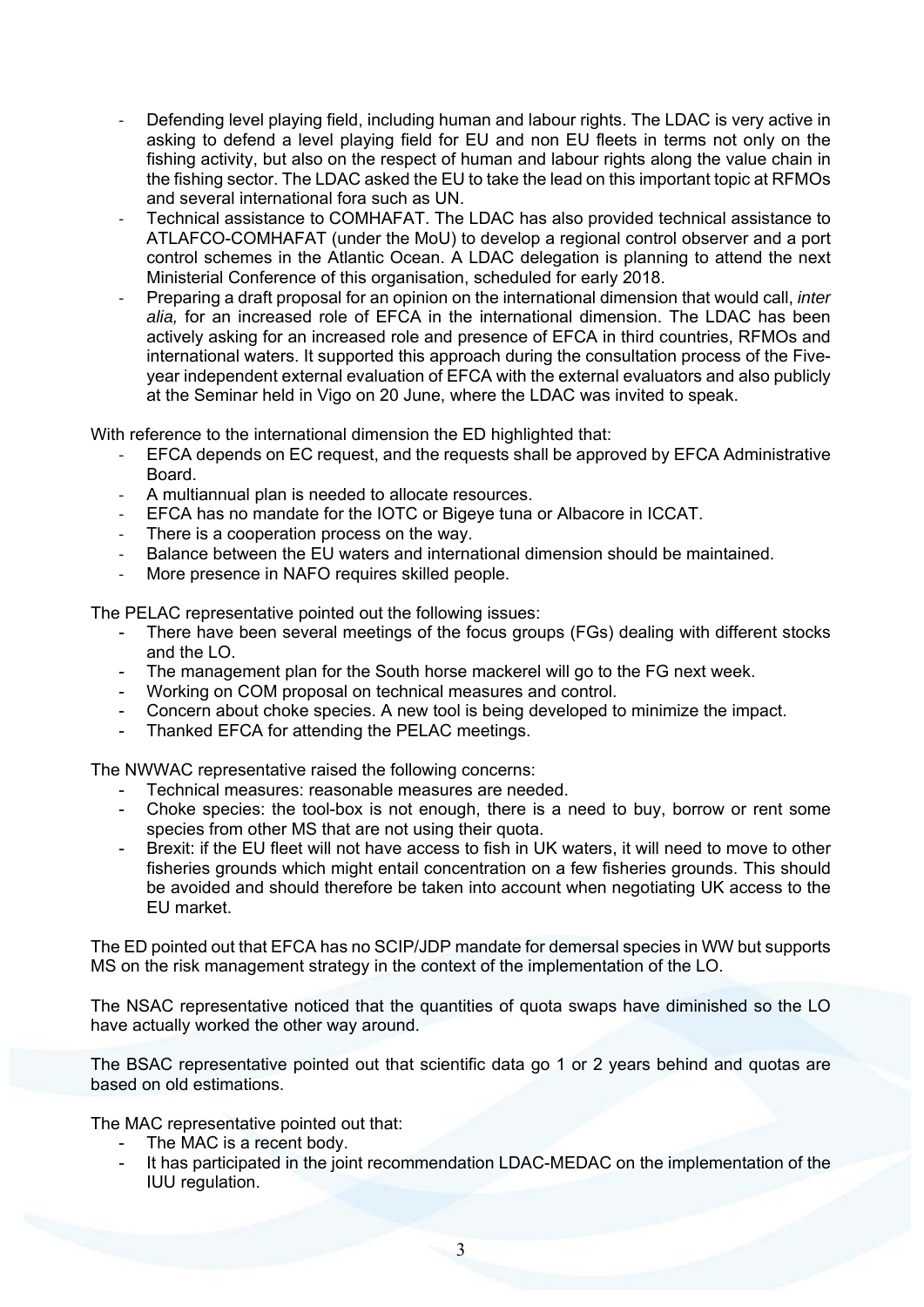- There is a common Working Group (WG) LDAC-MAC. Currently the MAC has 3 WGs (1. EU Production, 2. EU Markets and 3. EU control, sanitary issues and consumer rules).
- The General Assembly is scheduled on 26 September.

The NSAC representative highlighted the following issues:

- Good working relation with the group of Scheveningen. The NSAC provides advice by request or by its own initiative to the High Level Group and participates in the Technical and Control groups.
- All the major stocks in the NS are in good shape, however the quota cuts are based on old data and that's generating choke species. A seminar on choke species is planned in November 2017.
- Technical regulation. Replacing the current technical regulation poses problems already raised by other ACs.
- Long term management plan in the NS. It is now in the EP.
- Eel ban. Quite a sensitive topic. According to the NSAC representative a management plan has been followed in the northern countries but not in the south.
- The NSAC has 3 WGs, 1. Demersal, 2. Skagerrak and Kattegat and 3. Ecosystem (dealing with environmental issues in EU waters).
- Brexit. The NSAC Secretariat is located in Aberdeen. The NSAC has set up a Brexit group that has not yet been convened. The main task will be to try to develop common structures after Brexit, share management and understanding will be needed.
- Executive Committee meeting scheduled on 4 October in Malta. Mr Vella has confirmed his participation in the morning.

On the additional items requested by the NSAC the ED mentioned that:

- Overview of EFCA agreements with MS/MS-regional groups in the different seabasin/regional areas: JDPs. This item will be presented under the next agenda item.
- Link between SafeSeaNet and fishing vessels reporting requirements: this topic is related to the Directive SafeSeaNet, being the European Maritime Safety Agency (EMSA) the body to be contacted for any clarification.

### **2. EFCA's Annual work programme 2017 implementation**

The main facts and figures on EFCA's Annual work programme 2017 implementation were presented by the ED, the HoU 1 and the Deputy HoU 2. *Inter alia* the following aspects were highlighted:

- Joint deployment plans (JDPs) data 2016 and 2017<sup>1</sup> inspection figures;
- JDPs inspection and infringement trends 2010-2017<sup>2</sup>;
- Ratio of suspected infringements by inspection in JDPs 2012-2017<sup>3</sup>;
- Apparent infringements reported in EU waters and international waters JDPs in 2017<sup>4</sup>;
- EFCA regional risk assessment (RRA);
- Harmonisation and standardisation of inspection procedures;
- Regional cooperation: BALTFISH, Scheveningen–NWW CEG, SWW CEG;
- Tripartite working arrangement state of play:
- Pilot project for reinforcing integrated Monitoring Control and Surveillance (MCS) measures in the Strait of Sicily;

1

<sup>1</sup> January-August 2017.

<sup>2</sup> January-August 2017.

 $3$  January-August 2017.

<sup>4</sup> January-August 2017.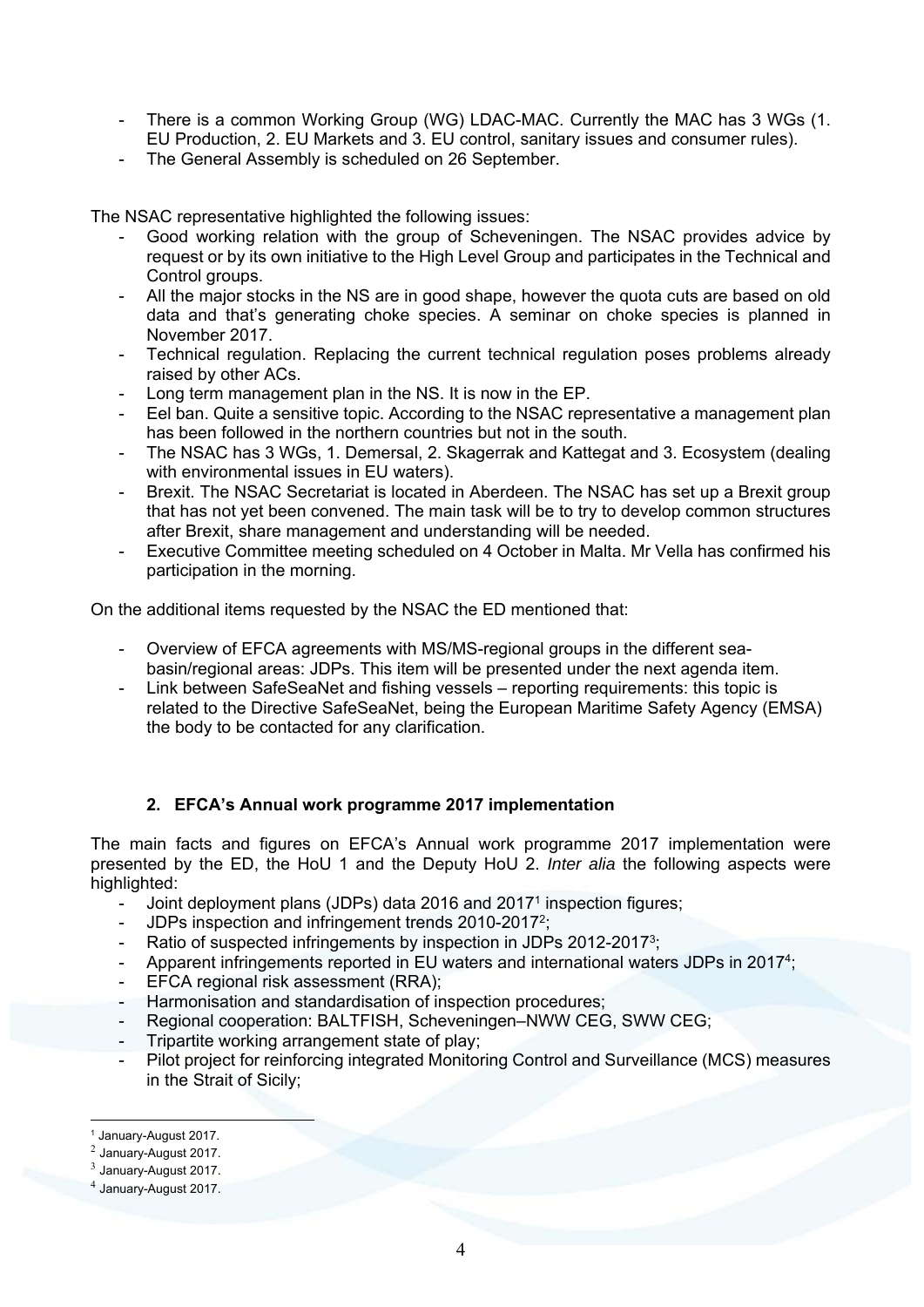### PESCAO project.

After the presentation the floor was given to the ACs for comments.

The MEDAC representative asked if the High Level Group for the MED had contacted EFCA and if EFCA could present the RRA and the GFCM project in the Strait of Sicily at the forthcoming meetings of the MEDAC (October 10 and 11 or November 7 and 8).

The ED mentioned that EFCA had not been contacted by the High Level Group for the MED and that the Agency is open to present the RRA and the GFCM project in the Strait of Sicily in the MEDAC.

#### **3. Administrative Board recommendations regarding the Five-Year Independent External Evaluation of EFCA (2012-2016)**

The ED presented the Five-Year Independent External Evaluation of EFCA (2012-2016) and the recommendations issued by the Administrative Board on 21 June. Recommendation number 7 refers to the Advisory Board as follows:

"7. There should be better interaction between the Administrative Board and the Advisory Board".

The ED highlighted that to improve the interaction Administrative Board-Advisory Board-EFCA the Advisory Board feedback was vital and invited the participants to give their views.

The MAC representative pointed out the importance to reach all the stakeholders and to publish factual and neutral information.

The BSAC pointed out the need to have an open dialogue and discussion, and that EFCA has an important role to play in this respect. He suggested extending the participation of the Advisory Board meetings to more participants depending on the subject of the meeting, providing as an example the joint meeting BSAC-BALTFISH-EFCA Workshop on the implementation of the LO that took place in Hamburg on 9 March 2017.

The ED suggested to engage more industry and NGO stakeholders in EFCA's work through social network without undermining the very role and responsibilities of AC and Advisory Board.

### **4. EFCA's draft Programming Document - Multiannual work programme 2018-2020 and Annual work programme 2018**

The ED presented the draft Programming Document (PD) 2018.

State of play:

- EFCA's draft PD 2018 covers a 3-year period (2018-2020);
- The Administrative Board adopted the draft PD 2018 on 11 October 2016;
- The draft PD 2018 was notified to the institutions on 30 January 2017;
- Commission issued its written opinion on EFCA's draft PD 2018 on 27 July 2017;
- The opinion from the Commission has been taken into account and EFCA's draft PD 2018 will be presented to the AB for adoption on 18 October 2017.

Multiannual priorities:

1**.** Assistance to the European Commission and to the Member States for the implementation of the CFP and related maritime strategies: